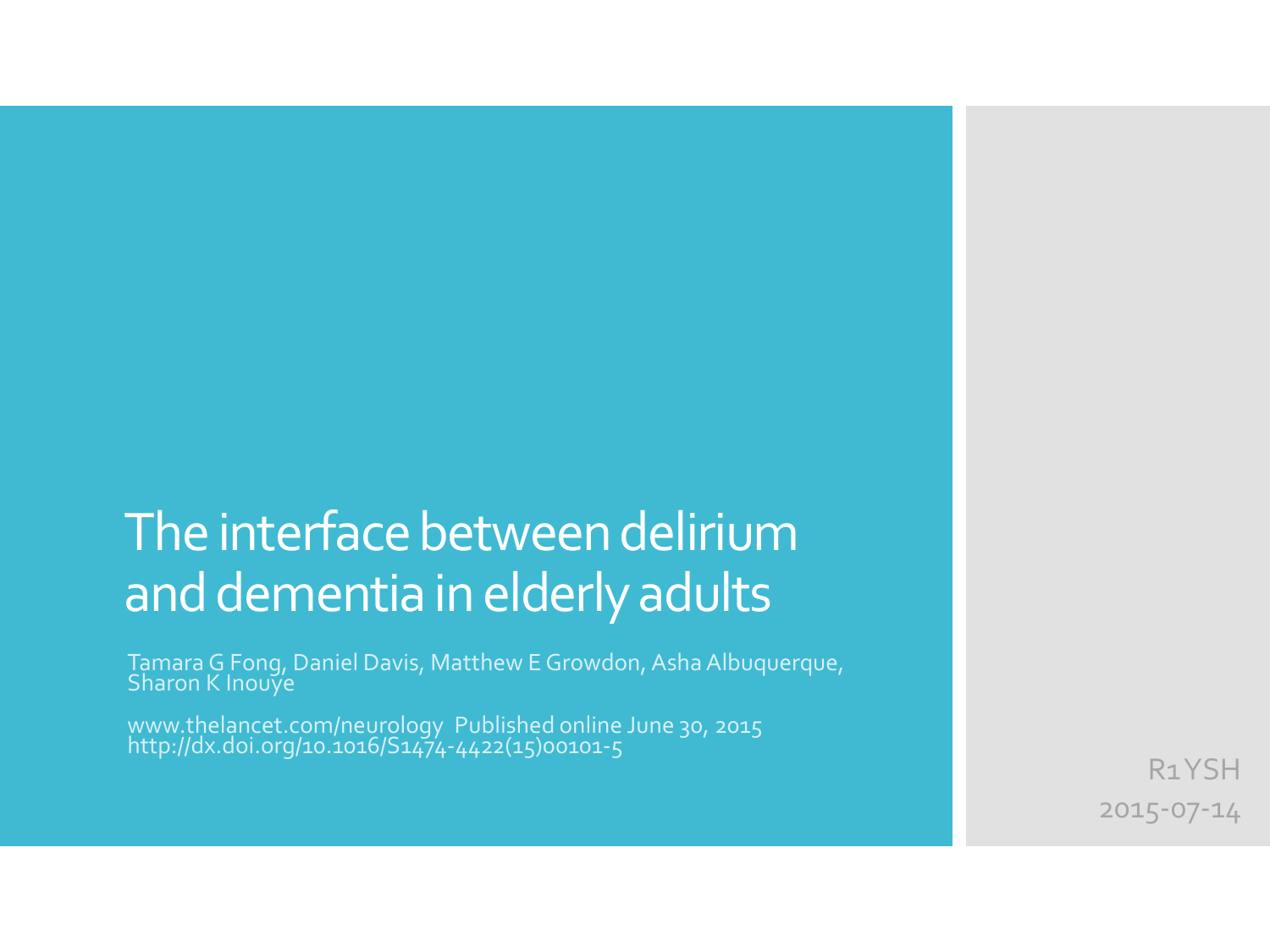# Introduction

- Dementia
	- An insidious **neurodegenerative** condition, is characterized by **chronic and progressive** cognitive decline from a previous level of performance **in one or more cognitive domains** that interferes with independence in **everyday activities**.
- Delirium
	- A syndrome manifesting as **an acute change in mental status** that is characterized by **inattention**  and **disturbance in cognition** that develops over a short period of time with a **fluctuating** course of symptoms.
	- As many as 50% of people older than 65 years
	- Preventable in about 30–40% of cases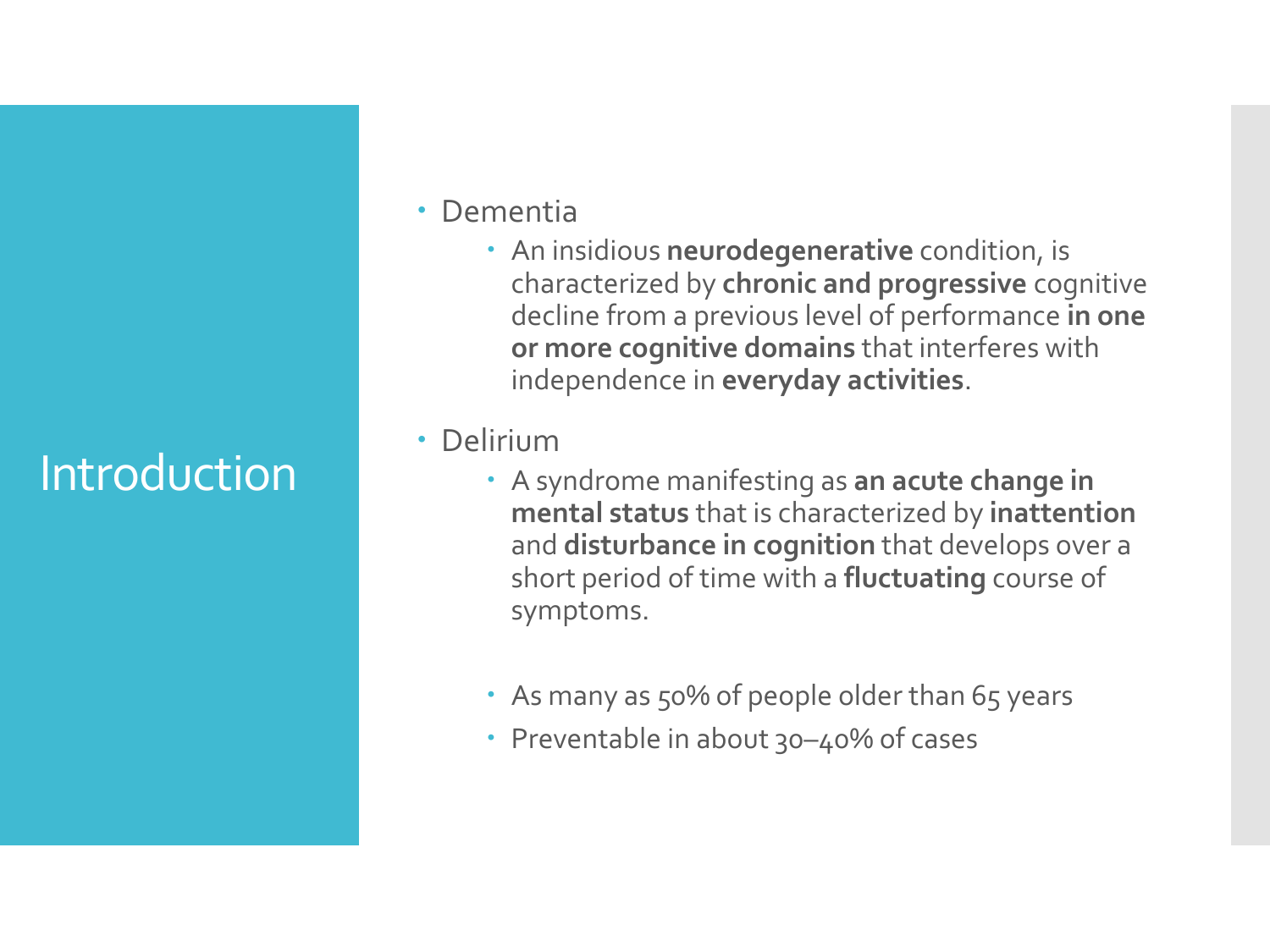# Introduction

- Two of the most common causes of cognitive impairment in older populations
- **· Interrelation remains poorly understood**
- Dementia is the leading risk factor for delirium
- Delirium is an independent risk factor for subsequent development of dementia
- Delirium
	- a marker of vulnerability to dementia
	- precipitating factors
	- itself can cause permanent neuronal damage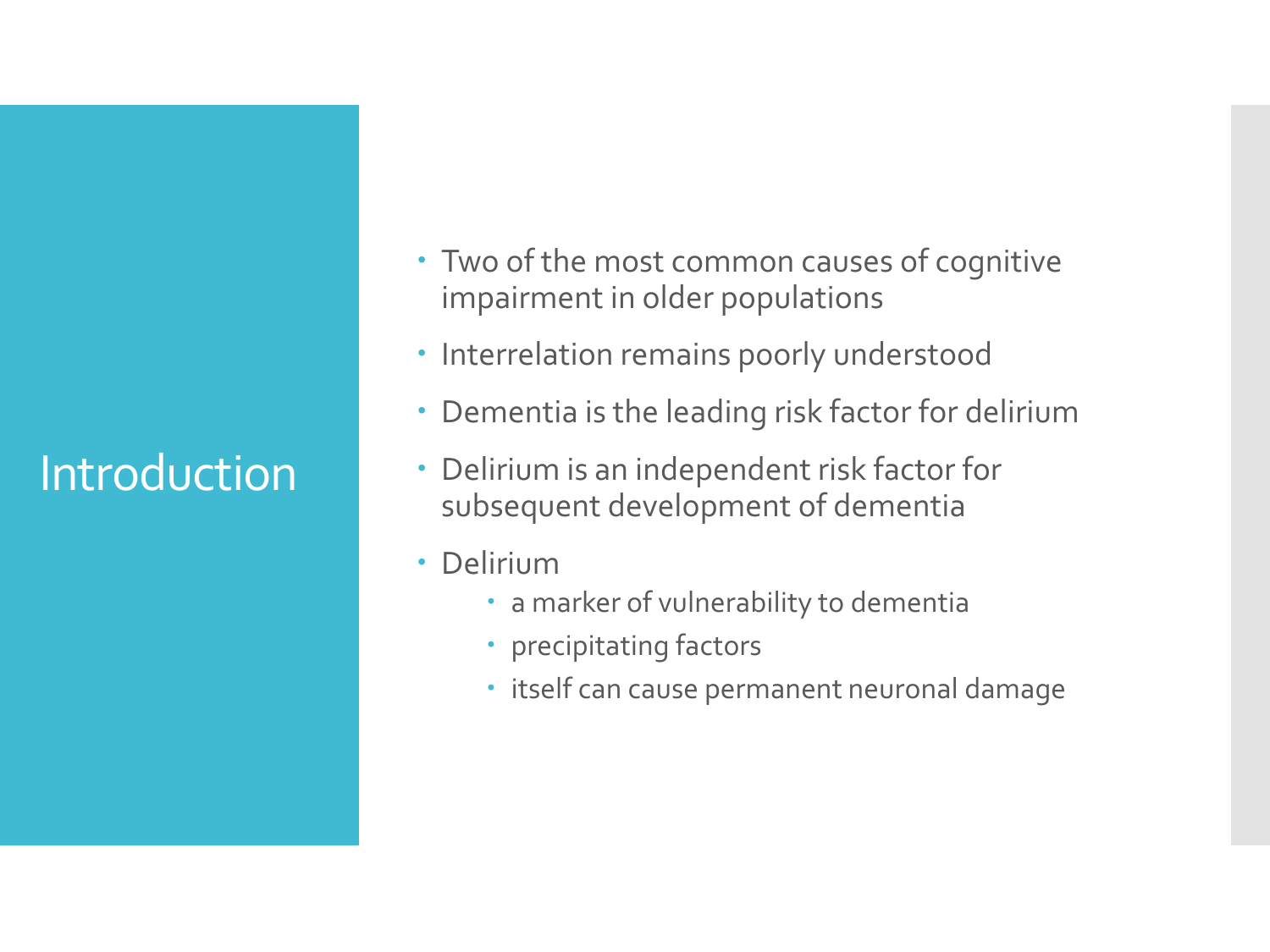#### Panel: Predisposing and precipitating factors for delirium from validated predictive models<sup>2</sup>

#### **Predisposing factors**

- Dementia or pre-existing cognitive impairment ۰
- History of delirium ٠
- Functional impairment ٠
- Sensory impairment-eg, vision impairment and hearing impairment ٠
- Comorbidity or severity of illness ٠
- Depression ٠
- History of transient ischaemia or stroke ٠
- Alcohol abuse ٠
- Older age ٠

#### **Precipitating factors**

- Polypharmacy, use of psychoactive or sedative-hypnotic drugs ۰
- Use of physical restraints ٠
- Use of bladder catheter ٠
- Physiological and metabolic abnormalities-eg, high blood-urea-nitrogen:creatinine ۰ ratio, abnormal sodium, glucose, or potassium concentrations in serum, hypoxaemia, or metabolic acidosis
- Infection ٠
- Any iatrogenic event ٠
- Major surgery ٠
- Trauma or urgent admission to hospital ٠
- Coma ٠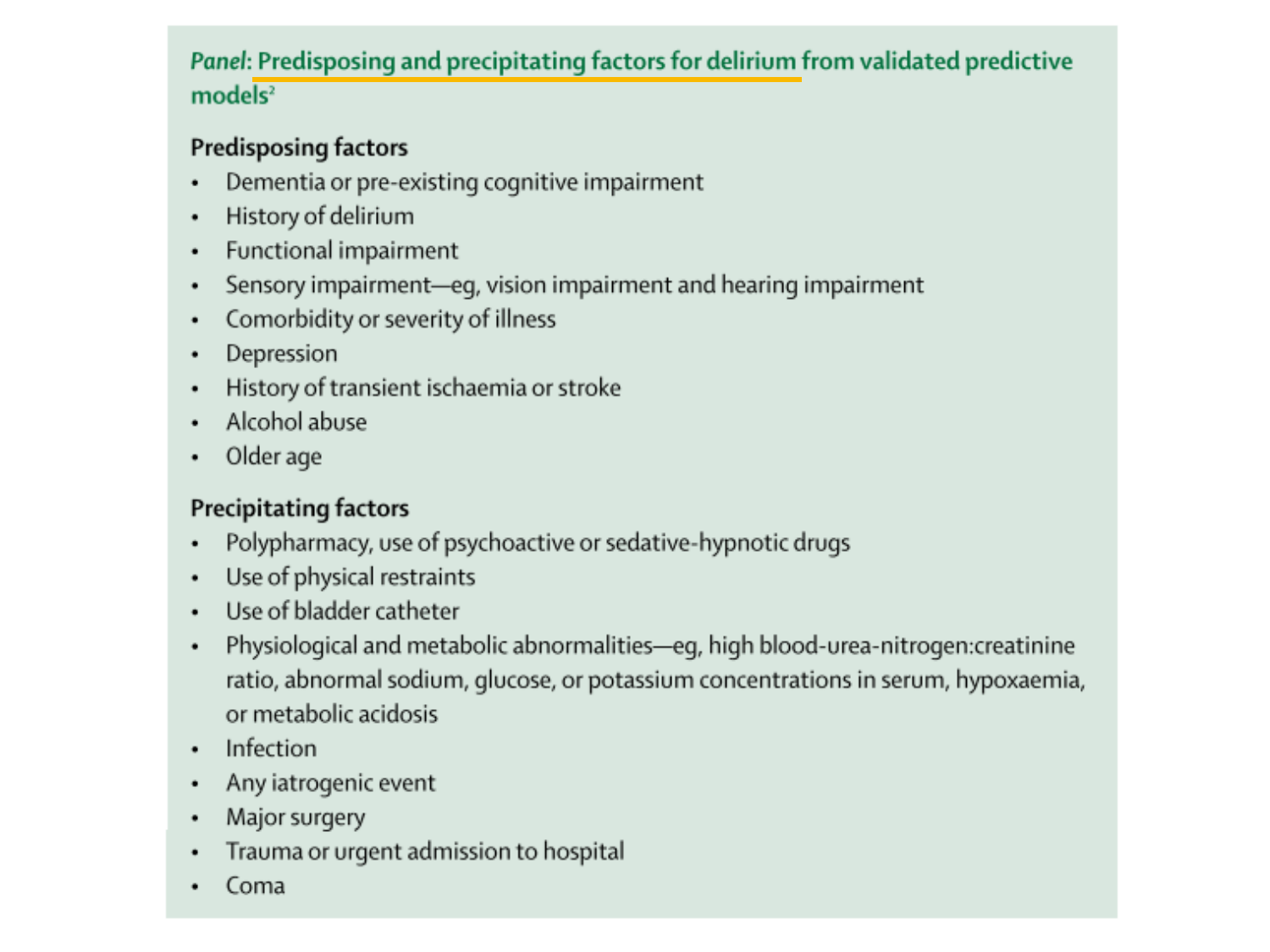## **Distinguishing** delirium from dementia

- Dementia and delirium distinct and **mutually exclusive** conditions (DSM-V)
- Distinguishing between the two diagnoses in the clinical setting can be difficult
	- **Persistent delirium** and **reversible dementia**
	- Delirium symptoms can persist for months or even years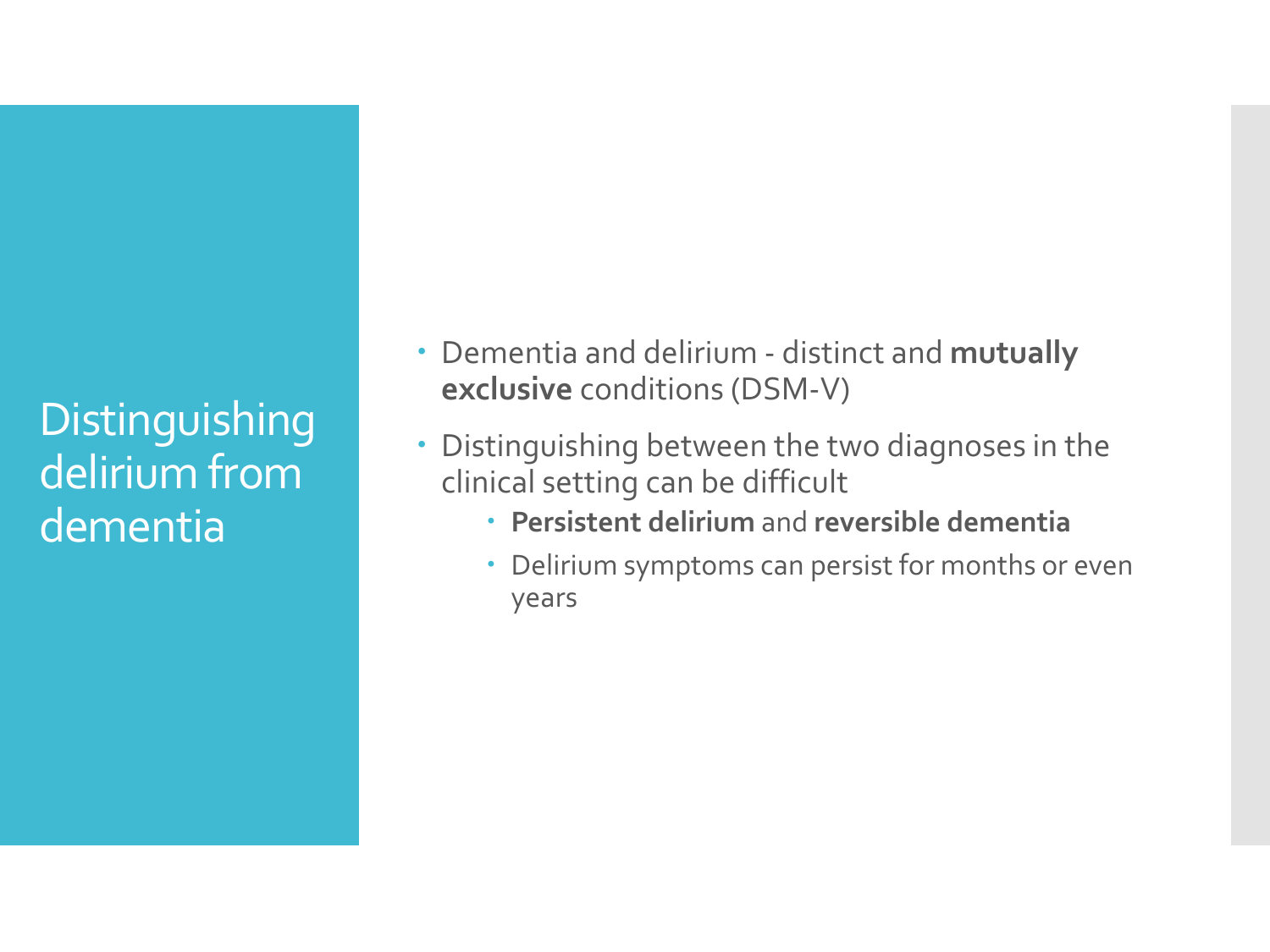|                                                        | Delirium                                                                                                                                                                                         | Dementia                                                                                                                     |
|--------------------------------------------------------|--------------------------------------------------------------------------------------------------------------------------------------------------------------------------------------------------|------------------------------------------------------------------------------------------------------------------------------|
| Onset                                                  | Abrupt, although initial loss of mental<br>clarity can be subtle                                                                                                                                 | Insidious and progressive                                                                                                    |
| Duration                                               | Hours to days (although it can be<br>prolonged in some cases)                                                                                                                                    | Months to years                                                                                                              |
| Attention                                              | Reduced ability to focus, sustain, or shift<br>attention is a hallmark feature that occurs<br>early in presentation                                                                              | Normal except in severe dementia                                                                                             |
| Consciousness (ie,<br>awareness of the<br>environment) | Fluctuating (thus assessment at multiple<br>timepoints is necessary); reduced level of<br>consciousness and impaired orientation                                                                 | Generally intact                                                                                                             |
| Speech                                                 | Incoherent and disorganised; distractible in<br>conversation                                                                                                                                     | Ordered, but development of<br>anomia or aphasia is possible                                                                 |
| Cause                                                  | Underlying medical condition, substance<br>intoxication, or side-effect of drugs                                                                                                                 | Underlying neurological process (eg,<br>$amyloid \beta$ plaque accumulation in<br>Alzheimer's disease)                       |
| Other features                                         | Hyperactive, hypoactive, and mixed forms,<br>as determined by the type of psychomotor<br>disturbance, are possible; disruption in<br>sleep duration and architecture; perceptual<br>disturbances | Symptoms vary depending on<br>underlying pathology (eq,<br>fluctuations in cognition are a<br>feature of Lewy body dementia) |

These two syndromes have substantial overlapping features and can coexist in an individual patient.

#### Table 1: Comparative features of delirium and dementia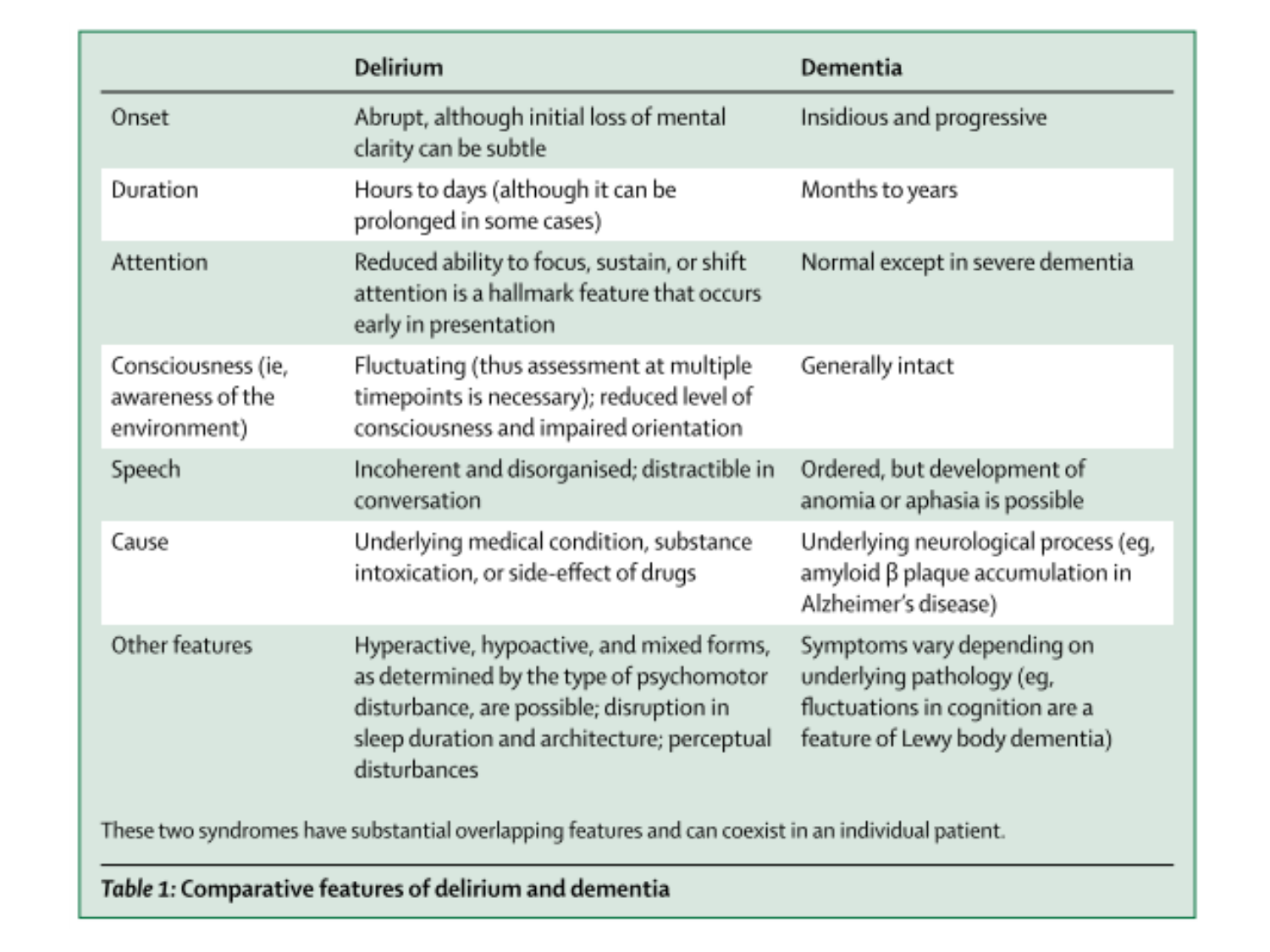

Figure: A hypothetical model for the pathophysiological relation between delirium and dementia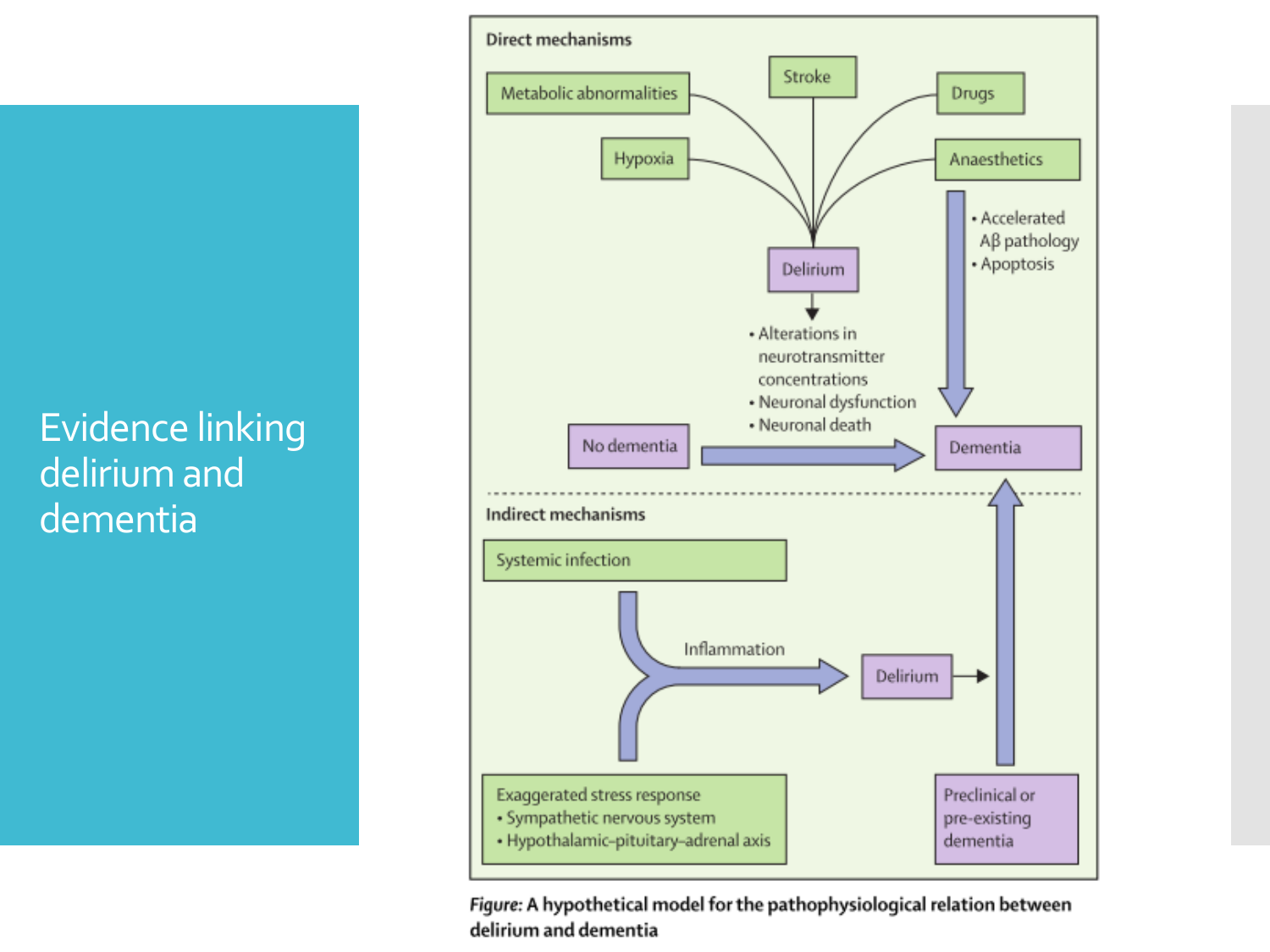- Epidemiological evidence
- Clinicopathological evidence
- Neuroimaging evidence
- Biomarker evidence
- Animal models and neuronal tissue culture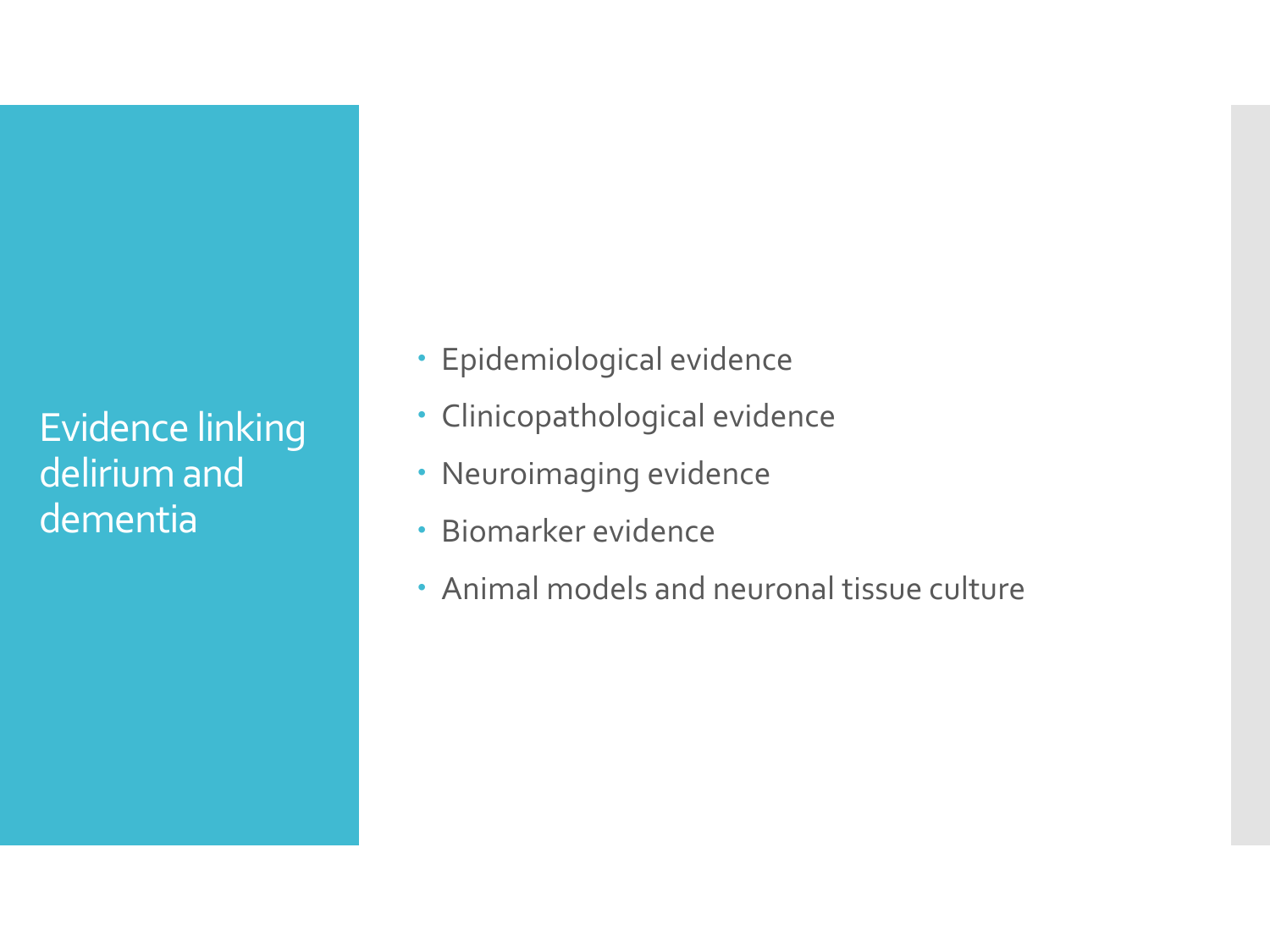- Several mechanisms hypothesized to explain how delirium might contribute to permanent neuronal damage
	- Permanent neuronal damage
		- Neurotoxicity (eg, drugs, anaesthesia, endotoxins), inflammation, chronic stress, neuronal damage (eg, prolonged ischaemia, hypoglycaemia, shock, sepsis), acceleration of dementia pathology (eg, amyloid β [Aβ] and tau pathology), and diminished cognitive reserve
	- Metabolic derangements or particular drugs (eg, anticholinergics)
		- Alterations in neurotransmitter concentrations (eg, acetylcholine deficiency, dopamine excess)
	- Hypoxia or cerebral ischemia
		- Impaired cerebral blood flow and metabolism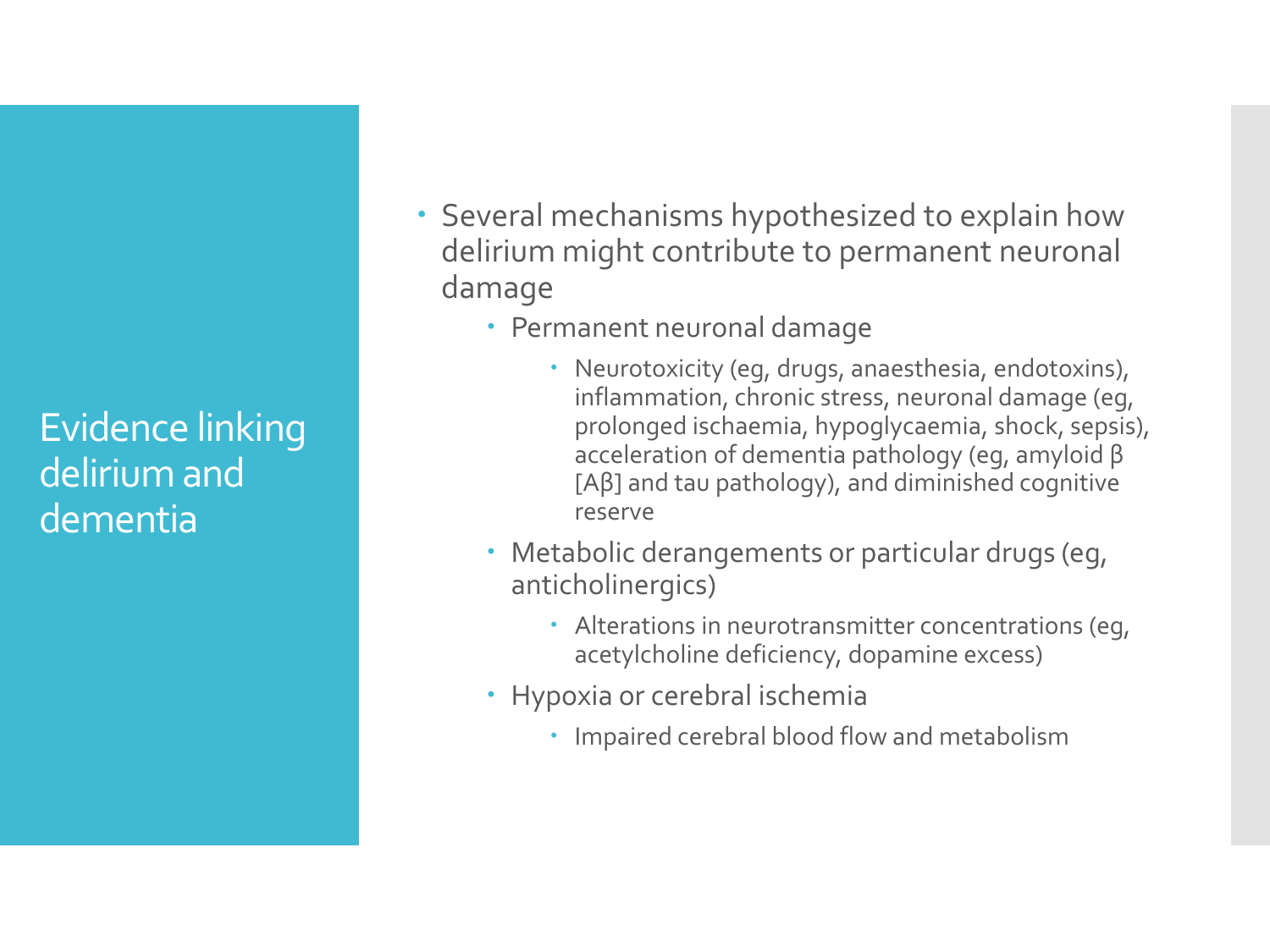- Anaesthetics
	- directly facilitate acceleration of Aβ accumulation, leading to apoptosis and cholinergic dysfunction, which in turn could further accelerate or initiate Aβ pathology.
- Infections or response to a stressor (eg, surgery or acute illness)
	- cause neuronal dysfunction through activation of inflammatory mechanisms
- Indirectly through altered neurotransmission, apoptosis, activation of microglia and astrocytes
	- Production of free radicals, complement factors, glutamate, and nitric oxide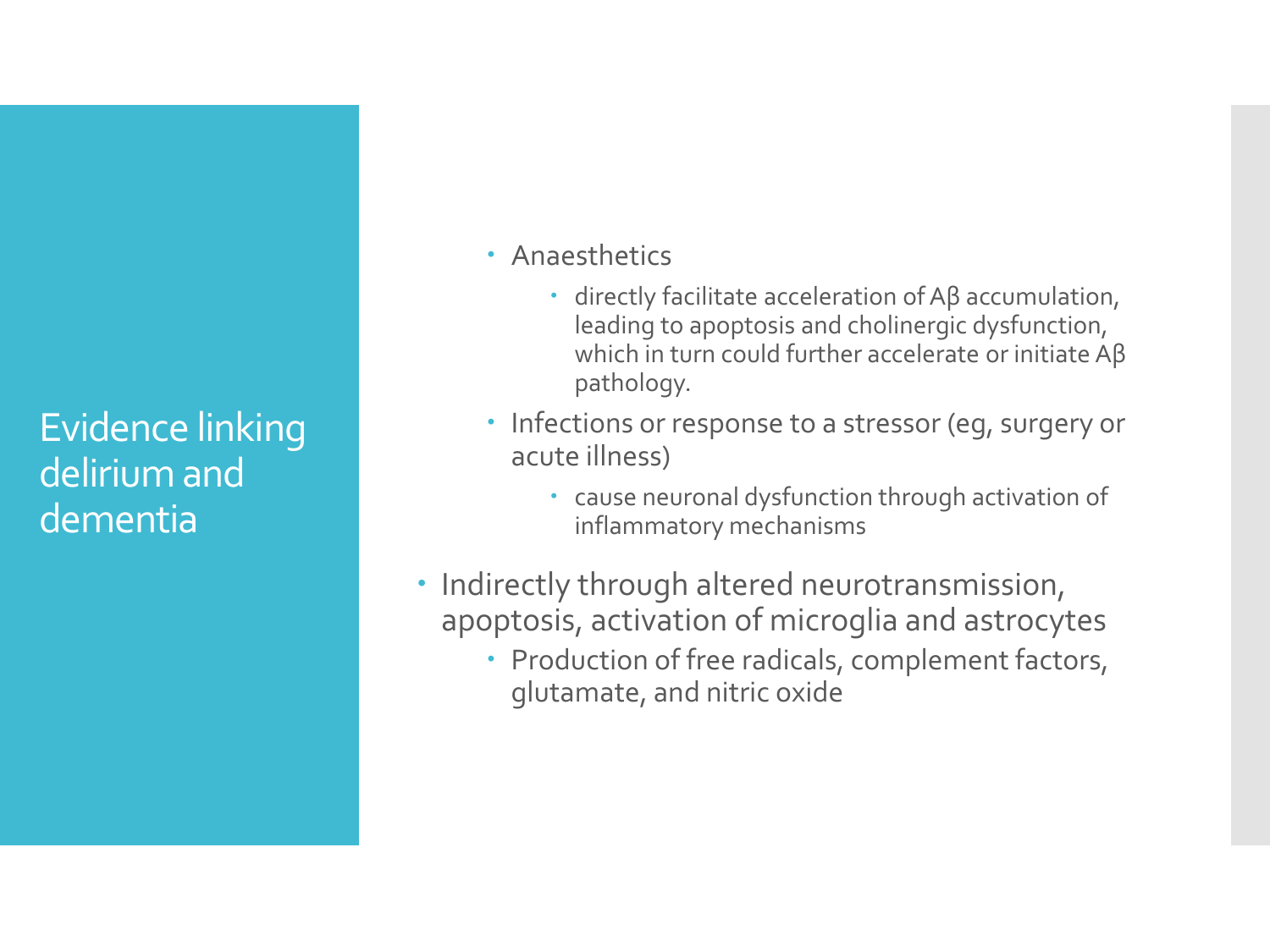#### • Epidemiological evidence

- Dementia with delirium ranged from 9% to 44%
	- Baseline cognitive impairment or dementia is an important independent risk factor for delirium
	- $\cdot$  Increasing delirium risk by 2~5 times
- Delirium was consistently associated with a significantly increased risk of both long-term cognitive decline (ie, substantial declines on cognitive testing) and dementia (odds ratios 6–41)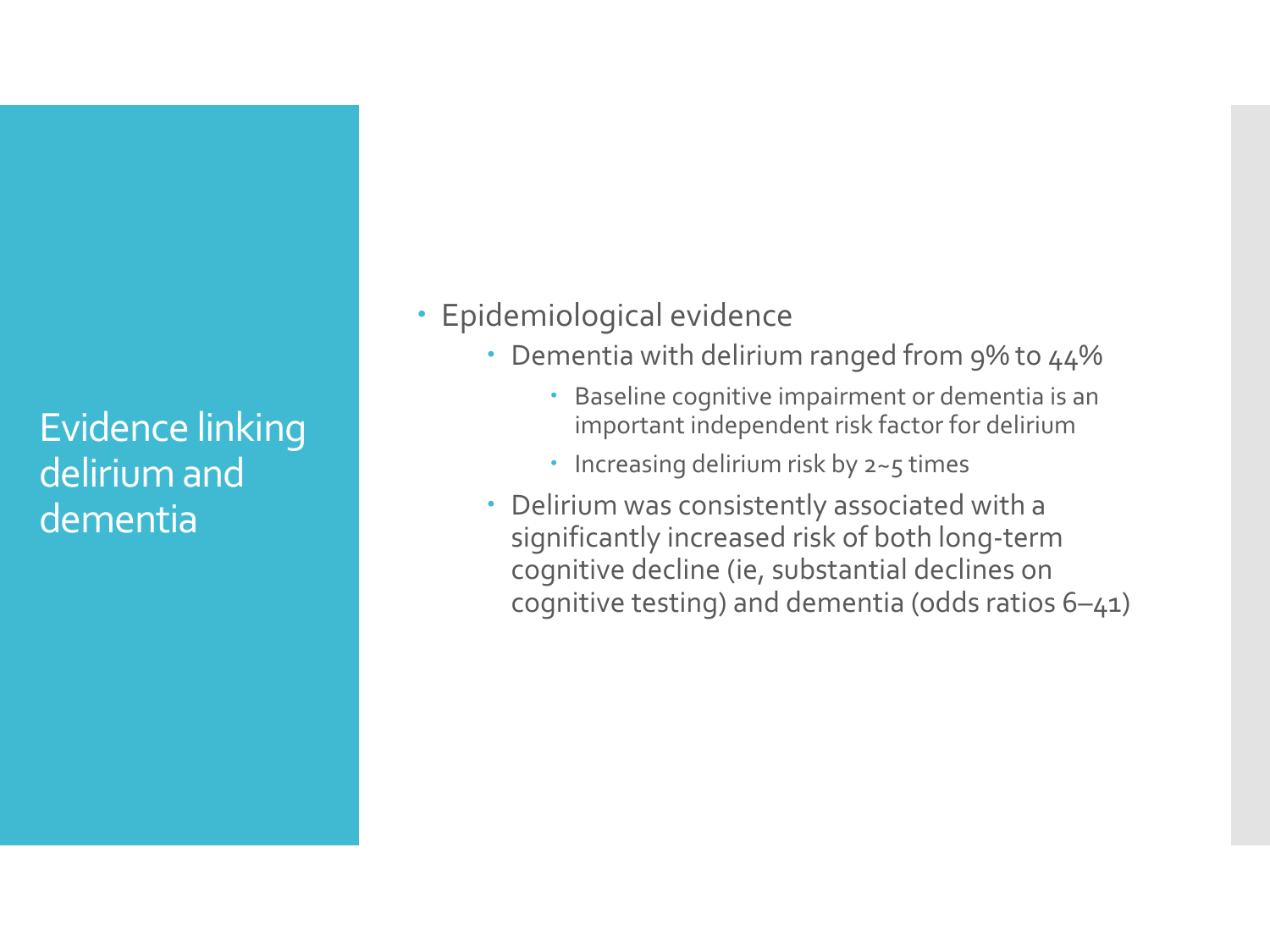|                                        | Sample                                                                                               | Sample size                                               | Cognitive baseline                                                        | Delirium measure                               | Mean age at<br>baseline<br>(years) | <b>Patients</b><br>with<br>delirium | Adjusted effect<br>size (95% CI) |
|----------------------------------------|------------------------------------------------------------------------------------------------------|-----------------------------------------------------------|---------------------------------------------------------------------------|------------------------------------------------|------------------------------------|-------------------------------------|----------------------------------|
| Kennedy et al <sup>22</sup> (2014)     | Patients aged ≥65 years admitted to<br>emergency department                                          | 700                                                       | Documented dementia<br>by chart                                           | Prevalent delirium by<br>CAM                   | - 77                               | 9%                                  | OR 4-3 (2-2-8-5)                 |
| Koster et al <sup>23</sup> (2013)      | Patients aged ≥70 years undergoing<br>elective cardiac surgery                                       | 300                                                       | MMSE < 23                                                                 | DOSS                                           | 74                                 | 17%                                 | OR 4-5 (1-9-13-0)                |
| Moerman et al <sup>24</sup> (2012)     | Patients aged ≥65 years with acute<br>hip fracture                                                   | 378                                                       | Clinical diagnosis of<br>dementia                                         | Prevalent delirium by<br>DSM-IV                | 84                                 | 27%                                 | OR 2-8 (1-7-4-6)                 |
| Bo et al <sup>25</sup> (2009)          | Patients aged ≥70 years admitted to<br>medical or geriatric wards                                    | 252                                                       | SPMSQ to establish<br>presence and severity<br>of cognitive<br>impairment | Incident delirium by<br>CAM                    | 82                                 | 11%                                 | $RR 2.1 (1.6 - 2.6)$             |
| Rudolph et al <sup>26</sup> (2009)     | Patients aged ≥60 years undergoing<br>elective cardiac surgery                                       | 122 in development<br>sample; 109 in<br>validation sample | Preoperative MMSE<br>$\leq$ 23                                            | Incident delirium by<br>CAM                    | 75                                 | 44%                                 | RR 1-3 (1-0-1-7)                 |
| Kalisvaart et al <sup>27</sup> (2006)  | Patients aged ≥70 years undergoing<br>elective hip surgery                                           | 603                                                       | Preoperative MMSE<br>24                                                   | Postoperative<br>delirium by DSM-IV<br>and CAM | 78                                 | 12%                                 | RR 5-5 (3-6-8-6)                 |
| Wilson et al <sup>28</sup> (2005)      | Patients aged ≥75 years admitted to<br>acute medical wards                                           | 100                                                       | IQCODE to establish<br>presence of cognitive<br>change over time          | Incident delirium by<br>DSM-III                | 85                                 | 12%                                 | OR 3-2 (1-2-9-0)                 |
| O'Keeffe et al <sup>29</sup> (1996)    | Patients with acute medical<br>admissions to geriatric units                                         | 225                                                       | Clinical diagnosis of<br>dementia or BDRS ≥4                              | Incident delirium by<br>DSM-III                | 82                                 | 28%                                 | OR 4-8 (2-0-11-6)                |
| Marcantonio et al <sup>30</sup> (1994) | Patients aged ≥50 years admitted to<br>elective surgical units                                       | 1341                                                      | TICS < 30                                                                 | Postoperative<br>delirium by CAM               | 68                                 | 9%                                  | OR 4-2 (2-4-7-3)                 |
| Pompei et al <sup>31</sup> (1994)      | Patients aged ≥65 years with no<br>delirium admitted to acute hospital<br>medical and surgical wards | 432 in development<br>sample; 323 in<br>validation sample | MMSE <24 (adjusted<br>for education level)                                | Incident delirium by<br>DSM-IIIR               | 74                                 | 15%                                 | OR 3-6 (2-1-6-2)                 |
| Inouye et al <sup>32</sup> (1993)      | Patients aged ≥70 years with no<br>dementia or delirium admitted to<br>acute hospital medical wards  | 107 in development<br>sample; 174 in<br>validation sample | MMSE <24 on<br>admission                                                  | Incident delirium by<br>CAM                    | 79                                 | 25%                                 | RR 2-8 (1-2-6-7)                 |

CAM=Confusion Assessment Method. OR=odds ratio. MMSE=Mini-Mental State Examination. DOSS=Delirium Observation Screening Scale. DSM=Diagnostic and Statistical Manual of Mental Disorders. SPMSQ=Short Portable Mental Status Questionnaire. RR=relative risk. IQCODE=Informant Questionnaire on Cognitive Decline in the Elderly. BDRS=Blessed Dementia Rating Scale. TICS=Telephone Interview for Cognitive Status.

Table 2: Baseline cognitive impairment and dementia as an independent risk factor for delirium from predictive models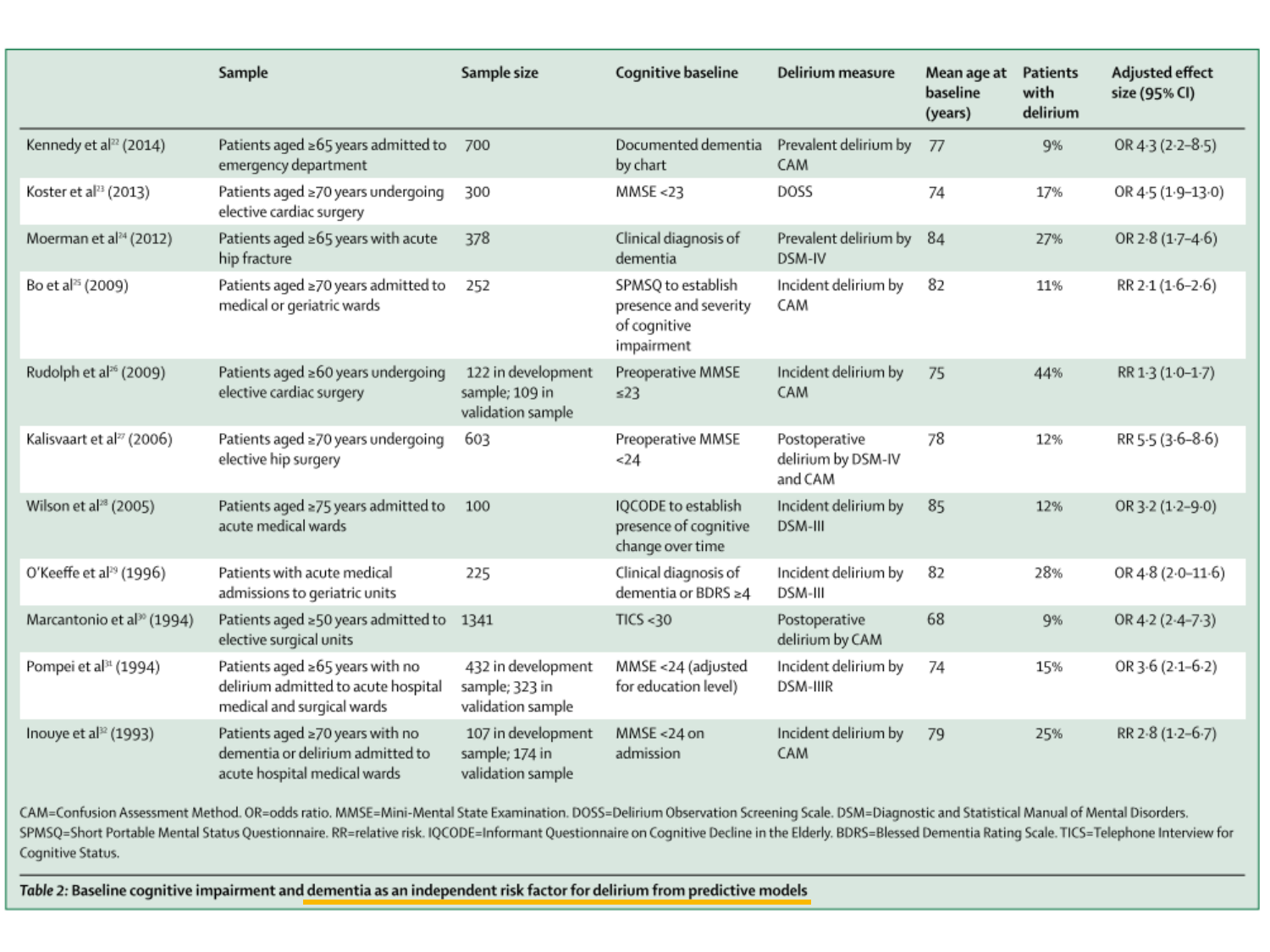|                                                             | Sample                                                                          | Sample<br>size | Delirium measure                                                                              | Cognitive outcome                                              | Mean age at<br>baseline<br>(years) | Patients<br>with<br>delirium | Adjusted effect size<br>(95% CI)                          |
|-------------------------------------------------------------|---------------------------------------------------------------------------------|----------------|-----------------------------------------------------------------------------------------------|----------------------------------------------------------------|------------------------------------|------------------------------|-----------------------------------------------------------|
| Cognitive function and<br>ageing study <sup>42</sup> (2014) | Population-based sample;<br>multicentre sampling from<br>health authority lists | 2197           | Algorithmic<br>operationalisation of<br>DSM-IV based on Geriatric<br>Mental State examination | AGECAT-defined dementia<br>at 2 years                          | 77                                 | 6%                           | OR 8.8 (2.8-28.0)                                         |
| BRAIN-ICU <sup>43</sup> (2013)                              | Multicentre ICU admissions                                                      | 821            | CAM-ICU                                                                                       | RBANS score at 1 year                                          | 61                                 | 74%                          | $-5.6$ ( $-9.5$ to $-1.8$ ) points per<br>day of delirium |
| Gross et al <sup>44</sup> (2012)*                           | Memory clinic patients with<br>clinically diagnosed<br>Alzheimer's dementia     | 263            | Retrospective diagnosis of<br>delirium from case notes<br>(validated algorithm)               | Worsening of Blessed IMC<br>test score over 5 or more<br>years | 78                                 | 56%                          | Additional 1.2 (0.5-1.8) points<br>per year               |
| Saczynski et al <sup>45</sup> (2012)                        | Patients aged ≥60 years<br>undergoing elective CABG or<br>valve surgery         | 225            | CAM                                                                                           | Trajectory of MMSE change<br>over 1 year                       | 73                                 | 46%                          | Prolonged impairment in<br>recovery                       |
| Vantaa 85+46 (2012)                                         | Population-based sample of<br>all residents aged ≥85 years                      | 553            | Participant and informant<br>interview, along with<br>medical record review                   | Dementia (DSM-IIIR;<br>individual clinician) at<br>2.5 years   | 89                                 | 13%                          | OR 8.7 (2-1-35-0)                                         |
| Fong et al <sup>47</sup> (2009) <sup>*</sup>                | Memory clinic patients with<br>clinically diagnosed<br>Alzheimer's disease      | 408            | Retrospective diagnosis of<br>delirium from case notes<br>(validated algorithm)               | Worsening of Blessed IMC<br>test score over 0.7 years          | 74                                 | 18%                          | Additional 2-4 (1-0-3-8) points                           |
| Bickel et al <sup>48</sup> (2008)                           | Patients aged ≥60 years<br>undergoing elective hip<br>surgery                   | 200            | CAM                                                                                           | Cognitive impairment or<br>dementia, or both                   | 74                                 | 21%                          | OR 41-0 (4-3-396-0)                                       |
| Lundström et al <sup>49</sup> (2003)                        | Dementia-free patients aged<br>≥65 years with acute hip<br>fracture             | 78             | DSM-IV                                                                                        | Consensus diagnosis of<br>dementia at 5 years                  | 79                                 | 38%                          | OR 5-7 (1-3-24-0)                                         |

DSM=Diagnostic and Statistical Manual of Mental Disorders. AGECAT=Automated Geriatric Examination for Computer Assisted Taxonomy. OR=odds ratio. BRAIN-ICU=Bringing to Light the Risk Factors and Incidence of Neuropsychological Dysfunction in Intensive Care Unit Survivors. ICU=intensive care unit. CAM=Confusion Assessment Method. RBANS=Repeatable Battery for the Assessment of Neuropsychological Status. IMC=Information-Memory-Concentration. CABG=coronary artery bypass grafting. MMSE=Mini-Mental State Examination. \*Related analyses with some overlap of data.

Table 3: Delirium as an independent risk factor for long-term cognitive decline and dementia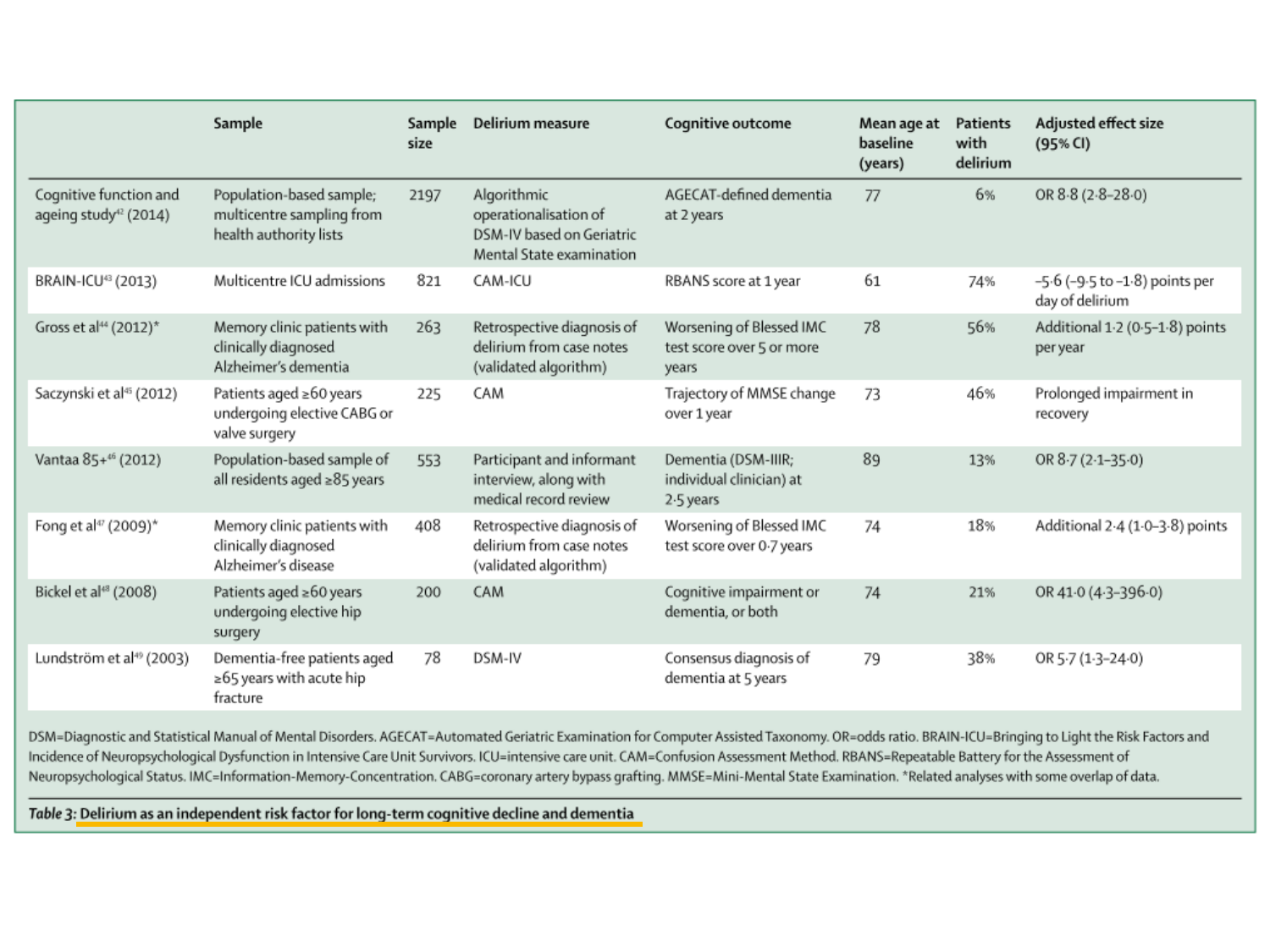- A meta-analysis involving two studies with a total of 241 patients
	- Delirium was associated with an increased rate of incident dementia
	- Even after controlling for relevant confounders (adjusted relative risk  $5.7$ ,  $95\%$  Cl  $1.3-24.0$ ).
- In another study of 225 patients who had undergone cardiac surgery,
	- Delirium resulted in a punctuated decline in cognitive function, followed by recovery over 6–12 months in most patients
	- A substantial proportion, particularly those patients with prolonged delirium, never returned to baseline

#### • In a study of 821 ICU patients

 A longer duration of delirium was independently associated with significantly worse global cognition and worse executive function scores on the basis of a neuropsychological battery at 3-month and 12 month follow-up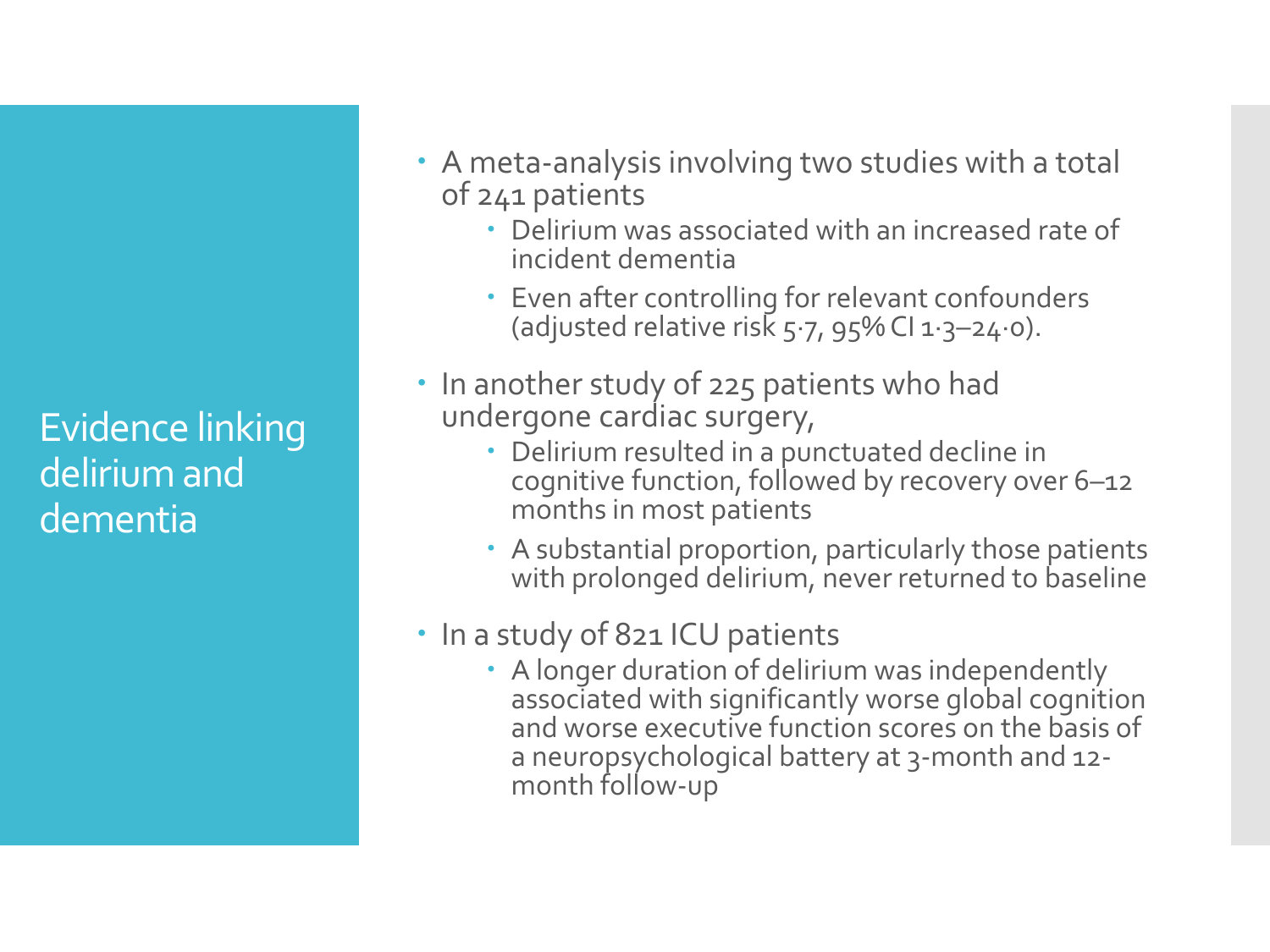- Clinicopathological evidence (Vantaa 85+)
	- The effect of delirium (determined retrospectively) on cognitive and functional outcomes
		- . In this cohort of 553 individuals aged 85 years or older, delirium increased the risk of incident dementia (odds ratio 8·7, 95% CI 2·1–35·0)
		- Delirium was associated with increased dementia severity, new functional deficits, and accelerated decline in cognitive scores
	- Acceleration of cognitive decline following delirium might result from an **alternative mechanism** leading to neuronal damage
		- In the absence of a delirium history
			- neurofibrillary tau, amyloid burden, apolipoprotein E (APOE) ε4 variant, vascular lesions, and Lewy body pathology were strongest
		- Which delirium was also part of the history
			- no associations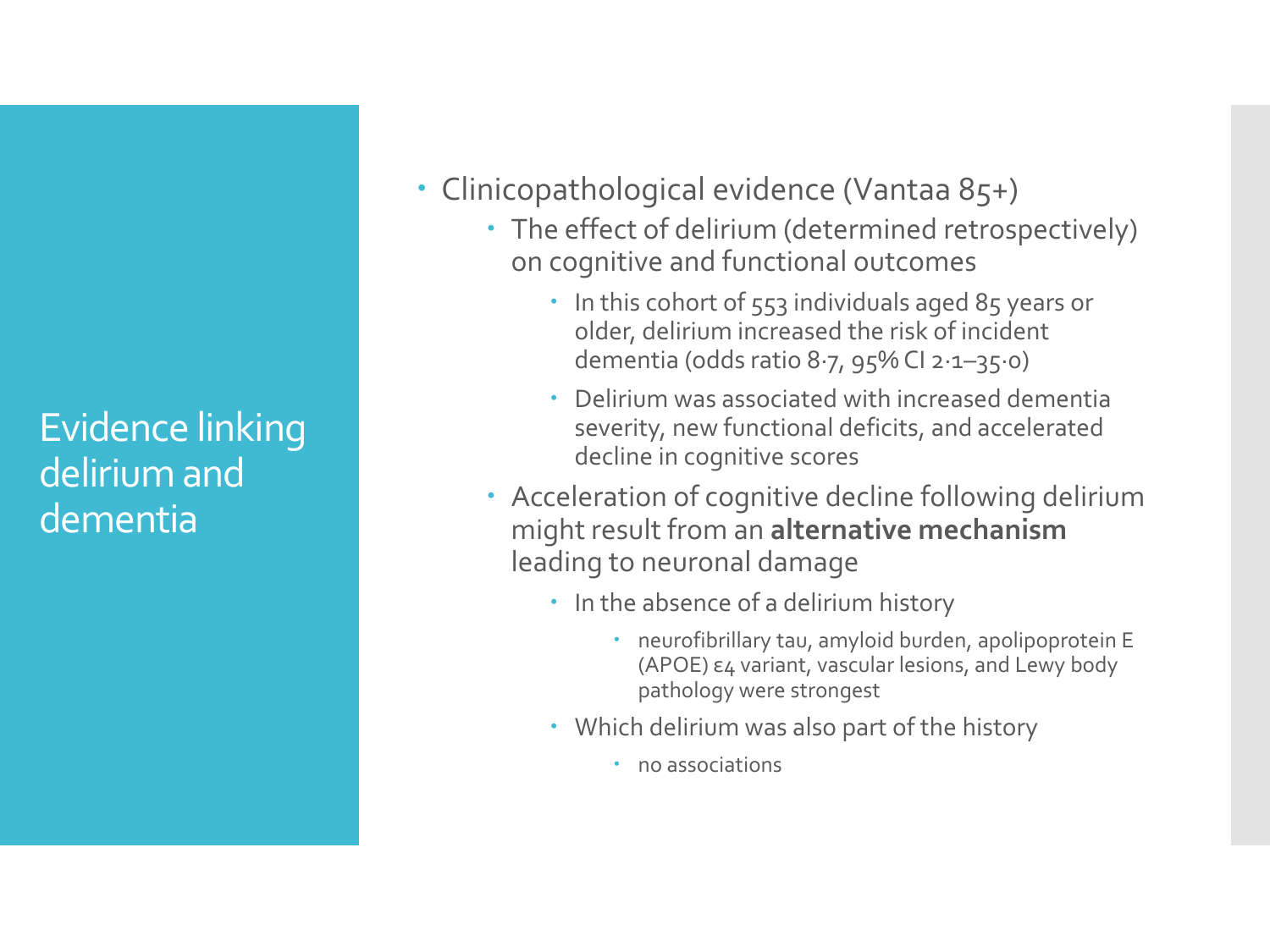- Neuroimaging evidence
	- Two studies on 47 ICU survivors used volumetric analysis and DTI at hospital discharge and 3-month follow-up
	- In the volumetric analysis
		- Longer duration of delirium was significantly associated with greater brain atrophy (at hospital discharge and at 3-month follow-up)
		- Duration of delirium associated with white matter disruption

(both at hospital discharge and at 3-month follow-up)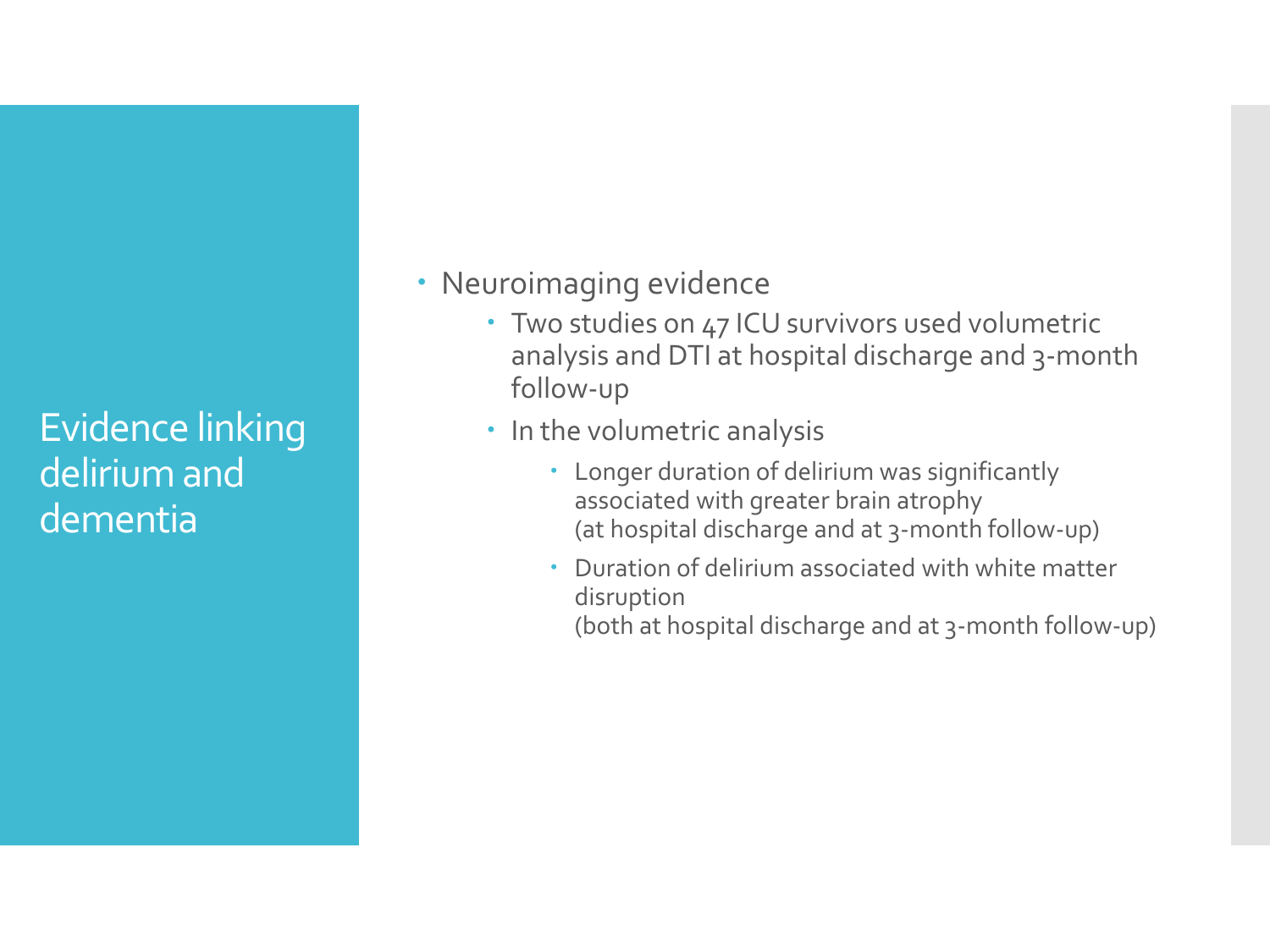- Biomarker evidence
	- In a pilot study of patients who were critically ill owing to infection
		- Infection
			- Proinflammatory cytokine interleukin 8 was associated with delirium
		- Non-infected
			- antiinflammatory cytokine interleukin 10 was associated with delirium
	- Other studies have shown cytokines such as insulinlike growth factor (IGF)-1, interleukin 1β, and interleukin 1 receptor antagonist to be associated with delirium
	- Interferon γ and low concentrations of IGF-1 was associated with delirium severity
	- S100B, a marker of astrocyte damage
		- High concentrations in both the plasma and the CSF of patients with delirium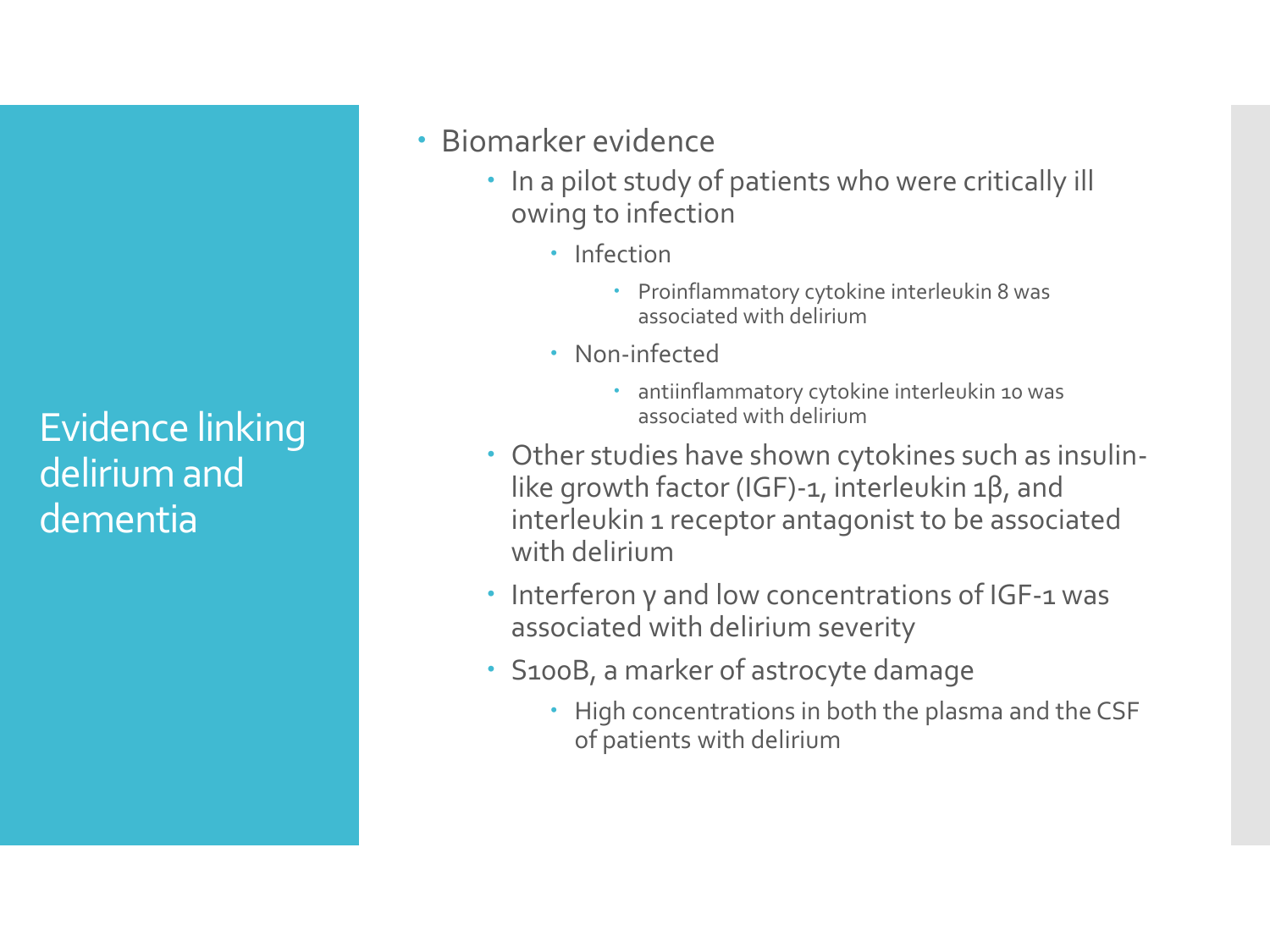- Direct result vs **Indirect association**
	- In a cohort of 76 individuals admitted to hospital for emergency hip fractures
		- Concentrations of Aβ1–42, tau, and phosphorylated tau in CSF -> not associated with delirium status
	- In a more recent study of 557 non-demented patients aged 70 years or older undergoing major non-cardiac surgery
		- APOE ε4 and APOE ε2 carrier status -> not associated with postoperative delirium
		- No associations between APOE genotype and delirium severity or the number of delirium episodes
	- Postoperative delirium might arise through pathophysiological pathways that are distinct from those in Alzheimer's disease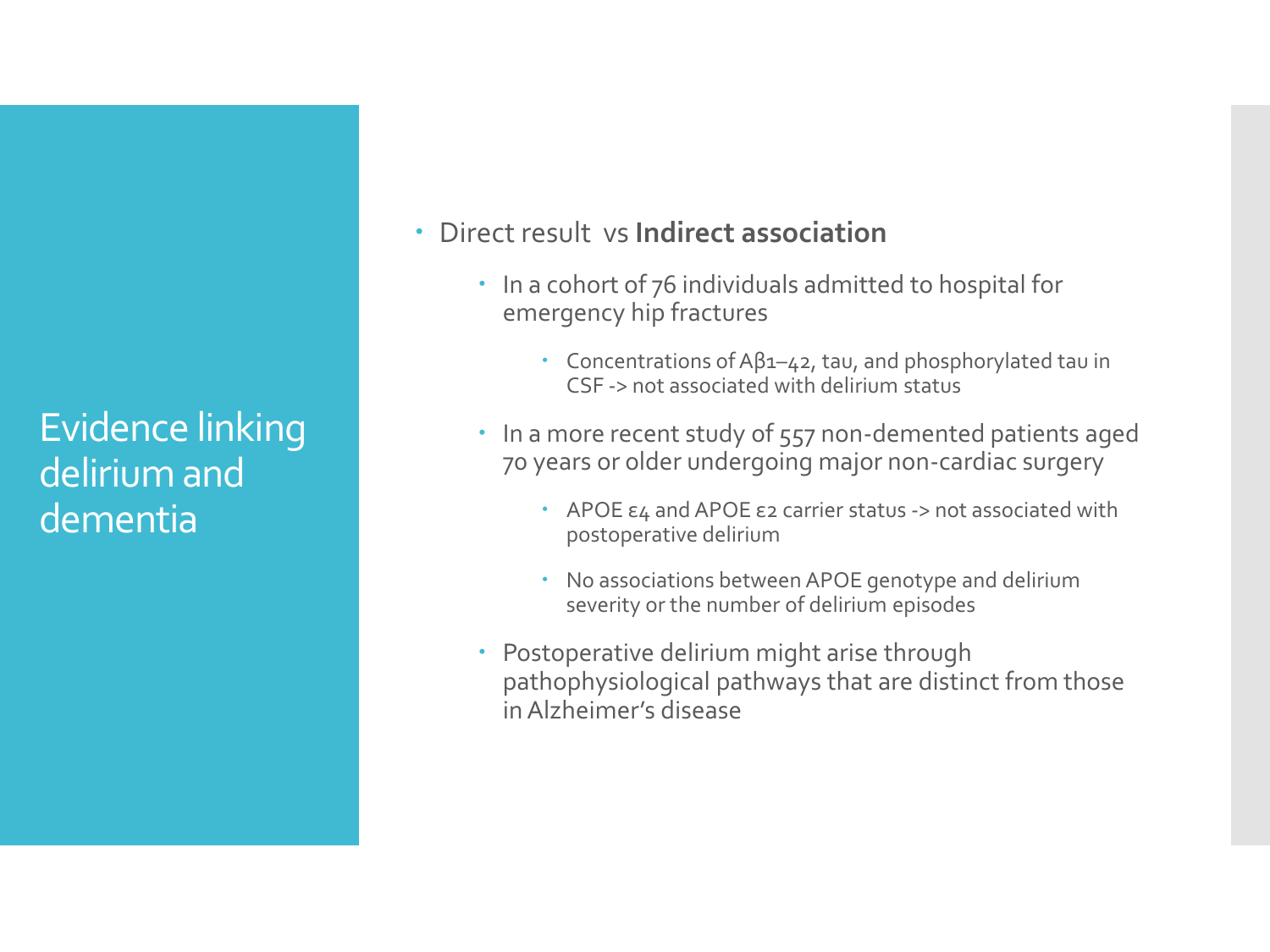- **Direct result** vs indirect association
	- In a study of 153 older adults aged 64–80 years (mean 71 years [SD 5]) undergoing elective total hip or knee replacement
		- Preoperative CSF Aβ1–40:tau and Aβ1–42 :tau ratios in the lowest quartile versus all other quartiles
			- Significantly higher incidence of delirium (32% vs 17%, p=0·05 for both comparisons)
	- $\cdot$  Suggest a role for Aβ and tau in the neuropathogenesis of postoperative delirium
		- Delirium could represent the first sign of a (subclinical) dementia process in some cases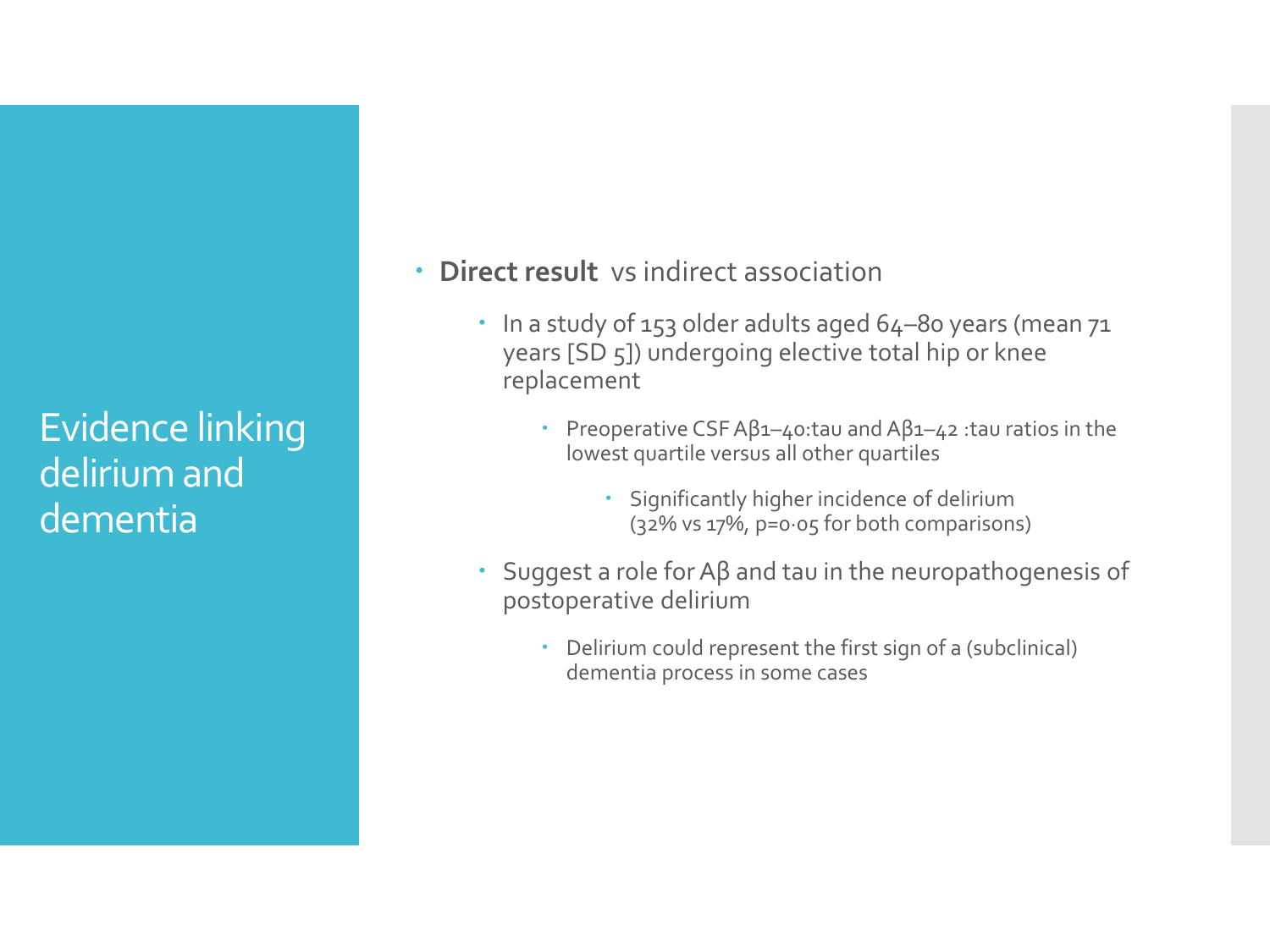- Animal models and neuronal tissue culture
	- Dementia induced either by neurodegeneration associated with **prion infection**,or through selective and **partial lesioning of the cholinergic projections of the basal forebrain**
	- Exposed to an **inflammatory challenge** to simulate bacterial infection (eg, using lipopolysaccharide [LPS]) or viral infection (eg, using polyinosinic:polycytidylic)
- In these models, acute peripheral inflammation induced by LPS or poly(I:C)
	- Leads to acute deficits in cognition and motor function (analogous to delirium)
- Other studies using a single dose of LPS to induce sepsis
	- Inflammation via inducible NOS
		- Contributes to neuronal death, microglial activation, decreased regional blood flow, and loss of cholinergic activation, with persistent cognitive deficits in attention, executive function, and working memory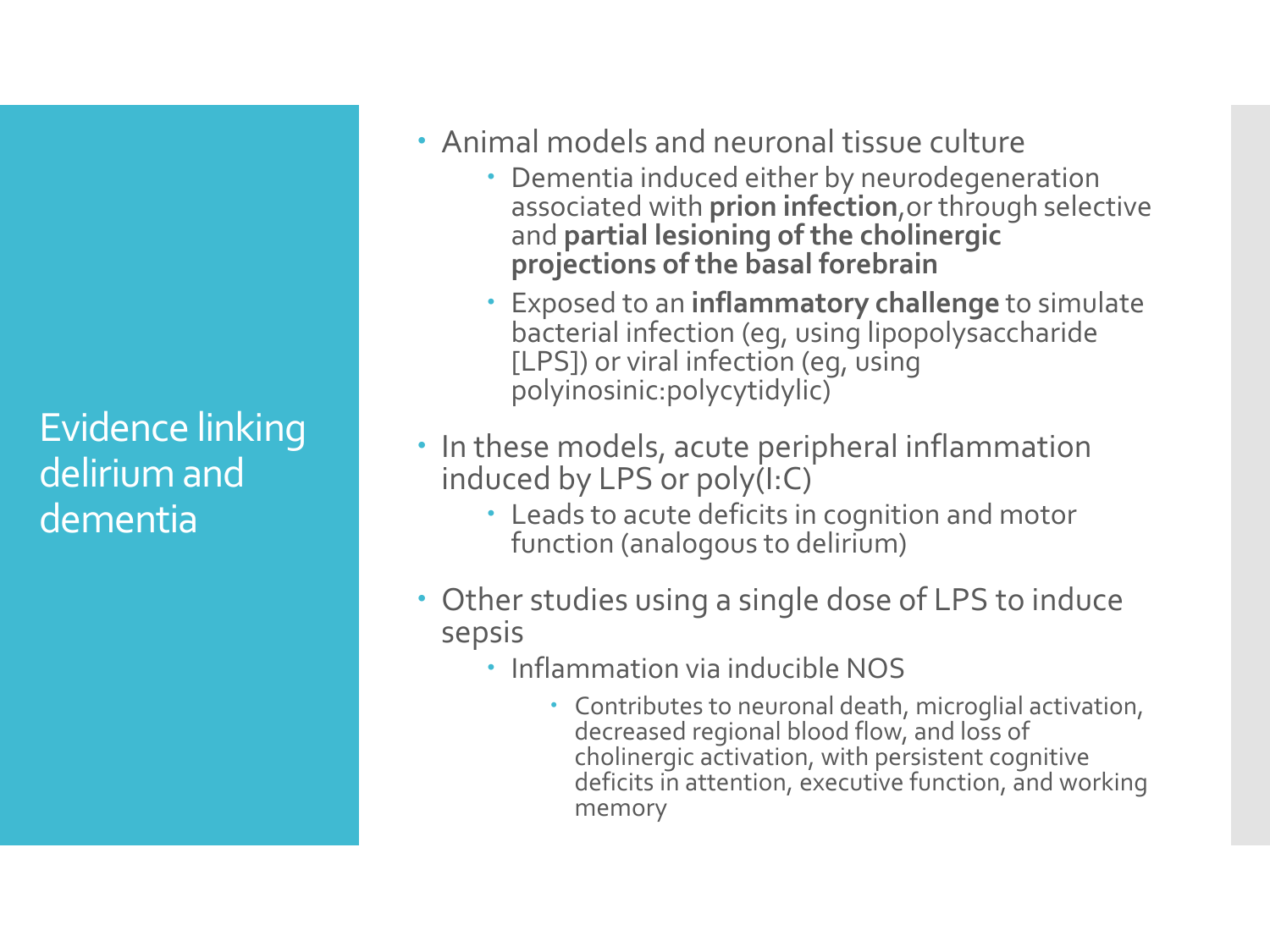**Conclusions** and future directions

- Delirium is likely to interface with dementia on many levels
	- Marker of vulnerability of the brain
	- Unmasks unrecognized dementia
	- Mediates the effects of noxious insults
	- Itself leads to permanent neuronal damage and dementia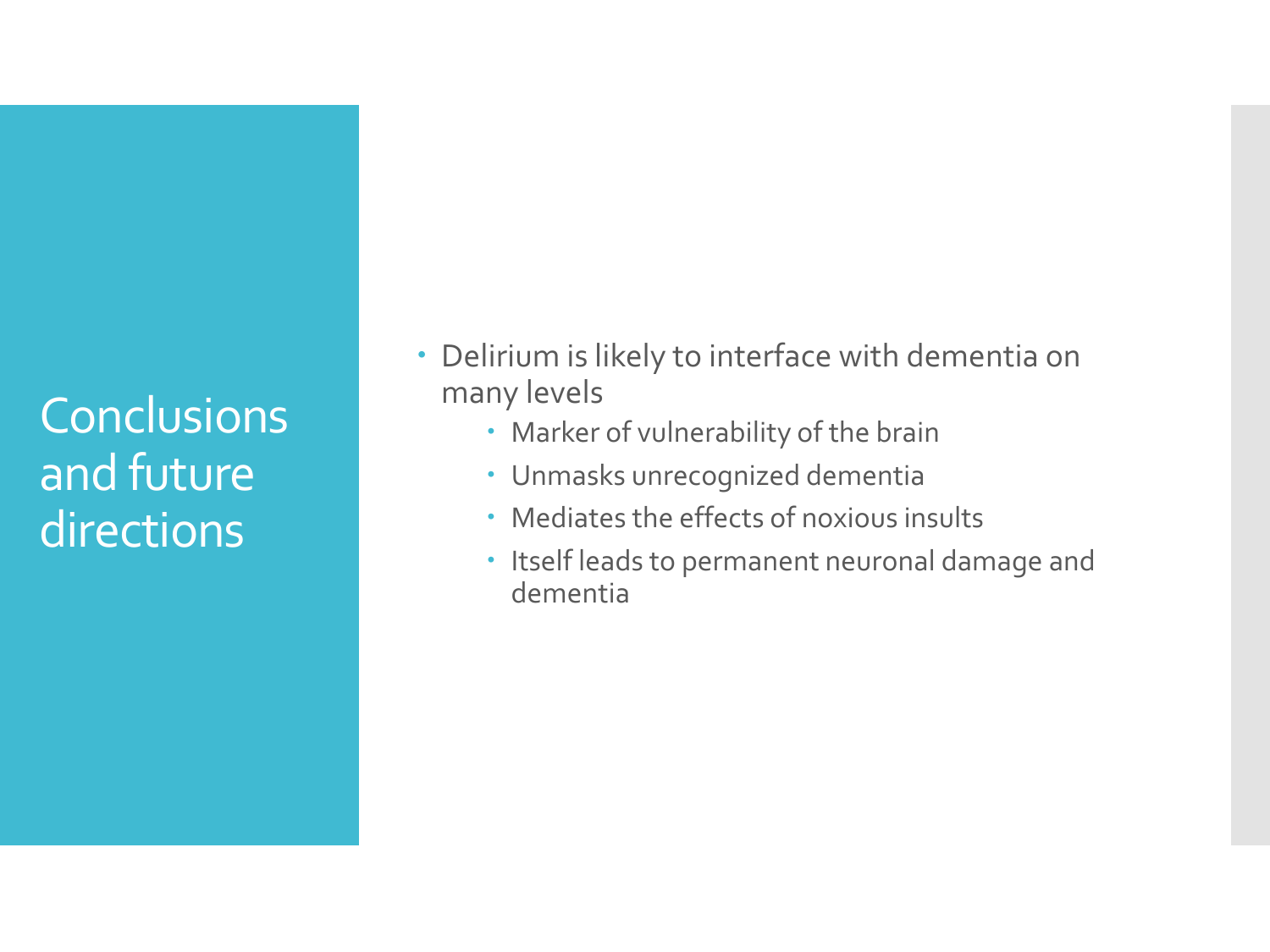**Conclusions** and future directions

- Refinement of distinct diagnostic criteria
	- Demarcation of the overlap syndrome will be crucial
- Dose–response relation of dementia with delirium severity and duration
	- Strengthen causal inference
- The frequency and acuity of delirium and its associated serious adverse outcomes make it a highly promising area for investigation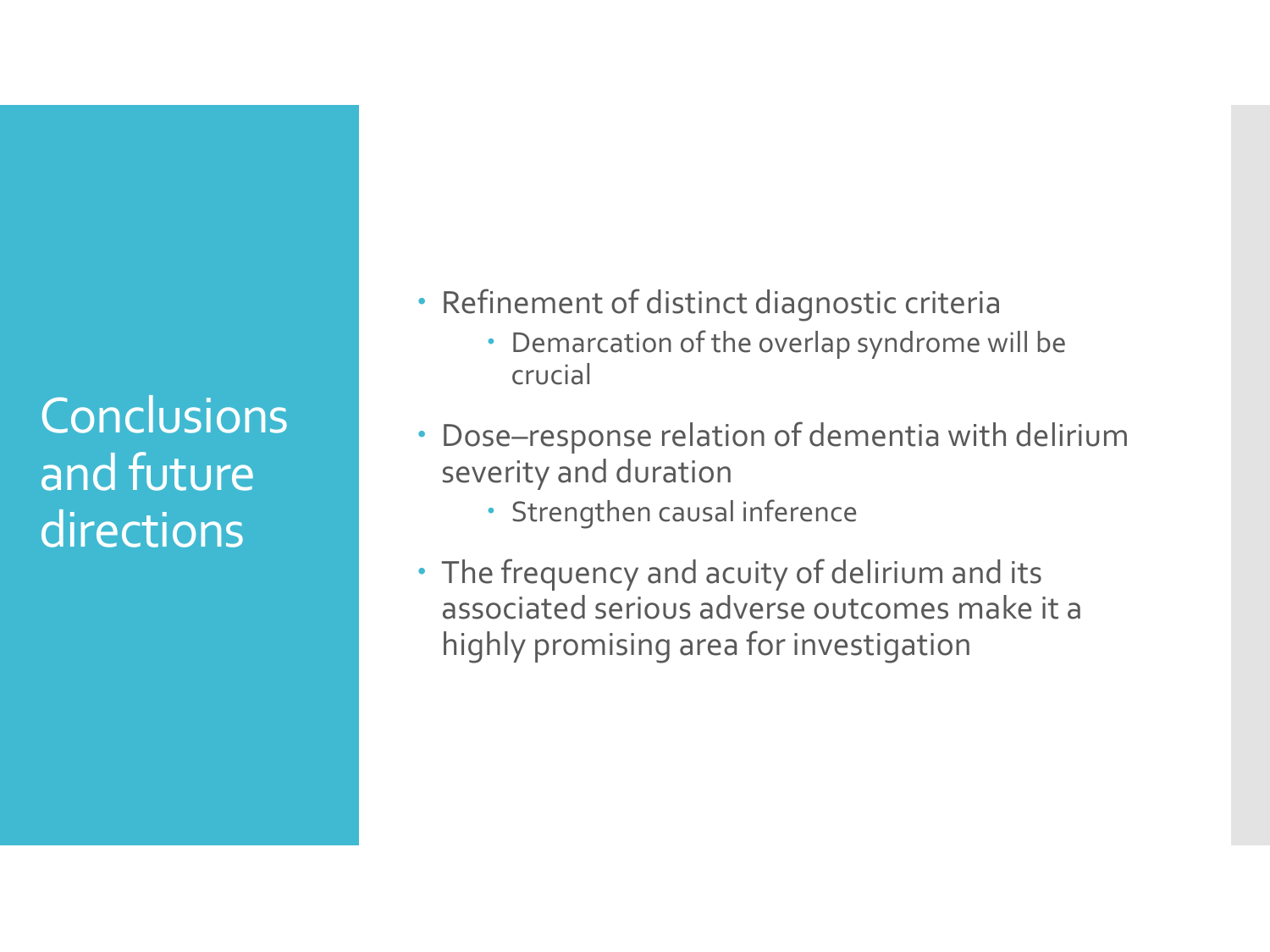**Conclusions** and future directions

- The presence of delirium could help to identify
	- Genetic predisposition
	- Diminished cognitive reserve
	- Unrecognized dementia
- Understanding of the pathogenesis of delirium
	- Crucial to identify modifiable or preventable factors
		- That lead directly to neuronal injury and thus permanent cognitive sequelae
- Prevention of delirium
	- Delay or alter both the typical cognitive ageing process and dementia.